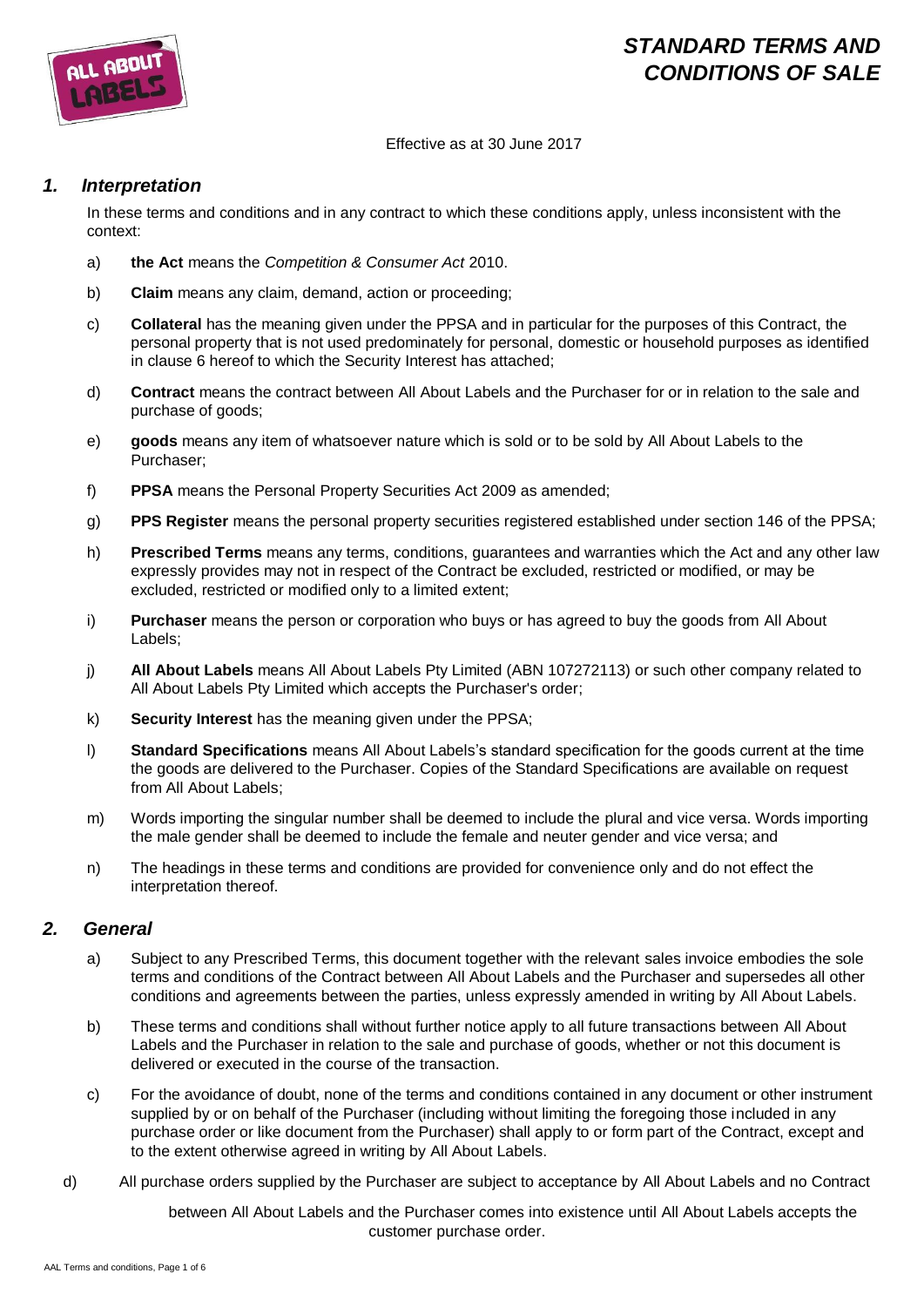e) No variation or abrogation of these terms and conditions shall be effective unless it is evidenced in writing signed on behalf of All About Labels.

# *3. Payment*

- a) Unless otherwise agreed by the parties in writing payment shall be made within the terms agreed.
- b) Time for payment of the price of the goods shall be of the essence of the Contract and if the Purchaser fails to pay the price when due All About Labels may treat the Contract as repudiated by the Purchaser or may, unless payment in full is made, suspend delivery of the goods the subject of the Contract and any goods the subject of any other Contract with the Purchaser without incurring any liability whatsoever to the Purchaser in respect thereof. In addition, without prejudice to such rights of All About Labels, the Purchaser shall (if so required by All About Labels) pay interest to All About Labels on the outstanding amount of the price at the rate equivalent to the published business overdraft interest rate of the NAB until the price is paid in full.
- c) Notwithstanding any rights of lien to which All About Labels may otherwise be entitled, All About Labels shall have a specific lien (including a right of sale) over the goods the subject of the Contract and any goods the subject of any other contract with the Purchaser until the price of the goods has been paid in full. The Purchaser shall not be entitled to make any deduction from the price of the goods in respect of any off-set or counter claims.

# *4. Delivery*

- a) Any time or date named and accepted by All About Labels for completion, delivery, despatch, shipment or arrival of the goods or for tender of any documents is an estimate only and does not constitute a condition of the Contract or part of the description of the goods and is not of the essence of the Contract.
- b) Unless otherwise stated in writing All About Labels may make partial deliveries or deliveries by instalments in any amount it may determine and each such partial delivery or delivery by instalments shall be deemed to be a separate Contract and these conditions shall apply to each partial delivery or delivery by instalments.
- c) The Company may deliver up to 5% more or less of the amount specified for delivery, subject only to an appropriate adjustment to the price payable, in full satisfaction of All About Labels's obligations pursuant to the Contract.
- d) The Purchaser shall notify All About Labels within 7 days of delivery of any short fall in or loss or damage to goods delivered. Failure to so notify shall, subject to the requirements of any Prescribed Terms, disentitle the Purchaser to any remedy in respect to the shortage, loss or damage.

# *5. Risk and Title*

- a) Except as otherwise provided herein, the goods supplied by All About Labels to the Purchaser shall be at the Purchaser's sole risk immediately on their pickup from the warehouse of All About Labels.
- b) Property and title in the goods supplied by All About Labels to the Purchaser will not pass to the Purchaser until such time as the goods the subject of the Contract and all other goods supplied by All About Labels to the Purchaser have been paid for in full. Until that time, the Purchaser shall store the goods, including goods into which the supplied goods have been mixed, in such a manner as to show clearly that they are the property of All About Labels and shall upon All About Labels's demand deliver up such goods to All About Labels. In default of such delivery All About Labels may by its servants and agents enter the Purchaser's premises at any time without notice to repossess the goods.
- c) Subject to the PPSA, until such time as the goods have been paid for in full the Purchaser is at liberty to sell the goods, including goods into which All About Labels's goods have been mixed, in the ordinary course of its business, and the Purchaser shall hold the proceeds thereof in trust for All About Labels and promptly account to All About Labels for those proceeds in payment of the purchase price for the goods.
- d) The Purchaser and All About Labels agree that the provisions of this clause apply notwithstanding any agreement between the parties under which All About Labels grants the Purchaser credit.

### *6. Personal Property Securities Act 2009*

- a) The terms "**Collateral**", "**Debtor**", "**Financing Change Statement**", "**Financing Statement**", "**Grantor**", "**Proceeds**", "**Secured Party**", "**Security Agreement**" and "**Security Interest**" have the meanings given in the PPSA.
- b) The Purchaser acknowledges and agrees that by accepting these terms and conditions which form part of the Contract and constitute a Security Agreement that covers the Collateral for the purposes of the PPSA: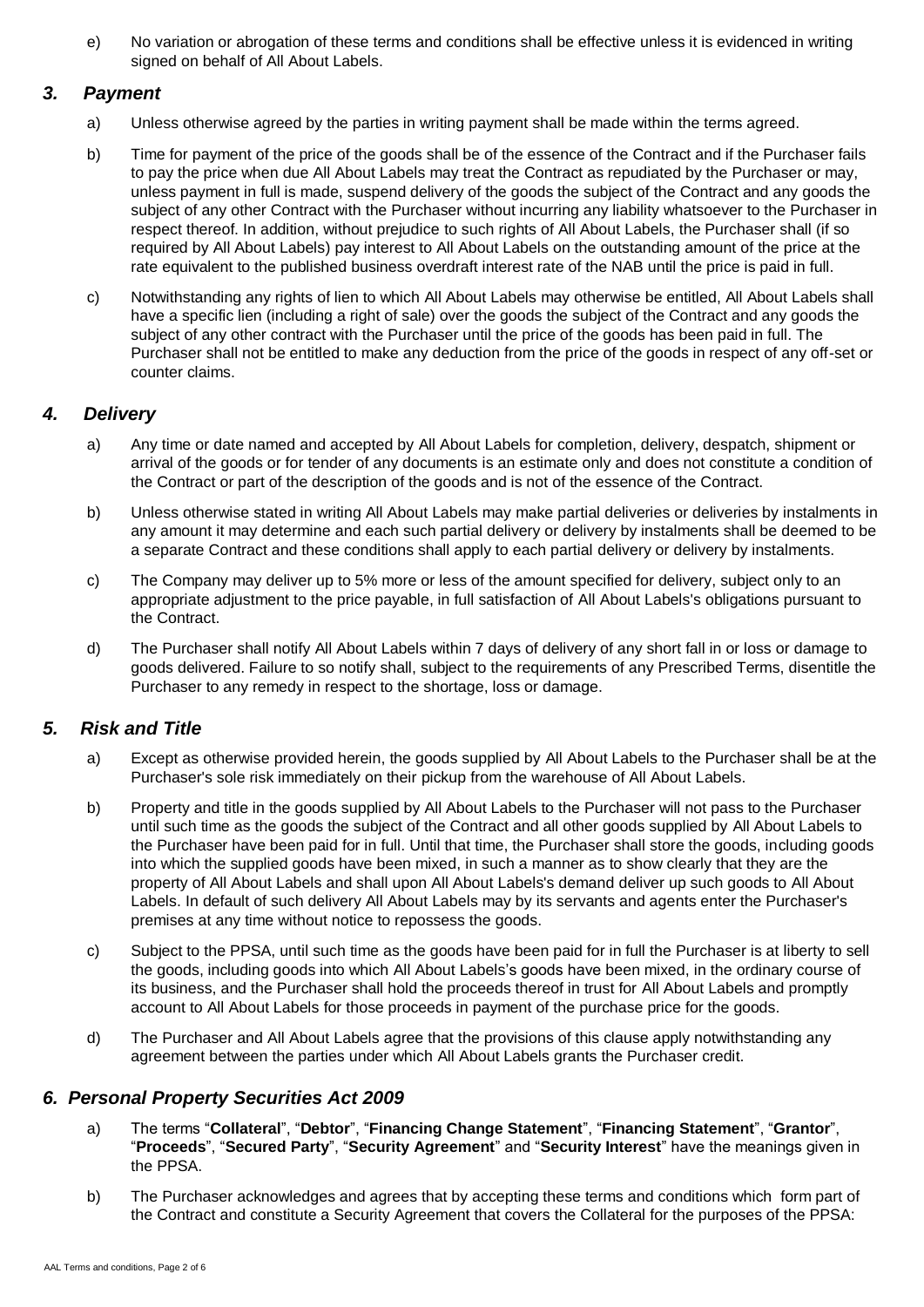- i) All About Labels holds (as Secured Party) a Security Interest over all of the present and after acquired goods supplied by All About Labels to the Purchaser and any Proceeds of the sale of those goods ("Collateral");
- ii) that any purchase by the Purchaser on credit terms from All About Labels or retention of title supply pursuant to clause 5 hereof will constitute a purchase money security interest as defined under section 14 of the PPSA ("PMSI"); iii) the PMSI granted herein will continue to apply to any goods coming into existence or proceeds of sale of goods coming into existence;
- iv) All About Labels will continue to hold a Security Interest in the goods in accordance with and subject to the PPSA, notwithstanding that the goods may be processed, commingled or become an accession with other goods.
- v) any All About Labels Security Interest will be a continuing and subsisting interest in the Collateral with priority to the fullest extent permitted by law over all over registered or unregistered Security Interest;
- vi) until title in the goods pass to the Purchaser, it will keep all goods supplied by All About Labels free and ensure all such goods are kept free of any charge, lien or Security Interest and not otherwise deal with the goods in a way that will or may prejudice any rights of All About Labels under the Contract or the PPSA; and
- vii) in addition to any other rights under these terms and conditions or otherwise arising, All About Labels may exercise any and all remedies afforded to it as a Secured Party under Chapter 4 of the PPSA including, without limitation, entry into any building or premises owned, occupied or used by the Buyer, to search for and seize, dispose of or retain those goods in respect to which the Purchaser has granted a Security Interest to All About Labels.
- c) The Purchaser undertakes to:

i) sign any further documents and provide such information which All About Labels may reasonably require to register, amend or update a Financing Statement or Financing Change Statement in relation to a Security Interest on the PPS Register;

ii) indemnify and upon demand reimburse All About Labels for all expenses incurred in registering a Financing Statement or Financing Change Statement on the PPS Register or releasing any Security Interests;

iii) not register or permit to be registered a Financing Change Statement in the Collateral without the prior written consent of All About Labels; and

iv) provide All About Labels not less than 7 days prior written notice of any proposed change in the Purchaser's name, address, contact numbers, business practice or such other change in the Purchaser's details registered on the PPS Register to enable All About Labels to register a Financing Change Statement if required.

- d) All About Labels and the Purchaser agree that sections 96, 125 and 132(3)(d) and 132(4) of the PPSA do not apply to the Security Agreement created under this Contract.
- e) The Purchaser hereby waives its rights to received notices under sections 95, 118, 121(4), 130, 132(3)(d) and 132(4) of the PPSA.
- f) The Purchaser waives its rights as a Grantor and/or a Debtor under sections 142 and 143 of the PPSA.
- g) Unless otherwise agreed in writing by All About Labels, the Purchaser waives its right to receive a verification statement in accordance with section 157 of the PPSA.
- h) The Purchaser shall unconditionally ratify any actions taken by All About Labels under this clause 6.
- i) This clause 6 will survive the termination of the Contract to the extent permitted by law.

### *7. Warranties and Exclusions of Liability*

- a) The Company warrants that the goods when delivered to the Purchaser will comply with any description for the goods contained in the relevant Sales Confirmation (if any) and with the Standard Specification for the goods. All About Labels is not required to supply goods with any specification or characteristics that are outside any such description for the goods (if any) or the Standard Specifications.
- b) The Purchaser acknowledges, agrees, represents and warrants that: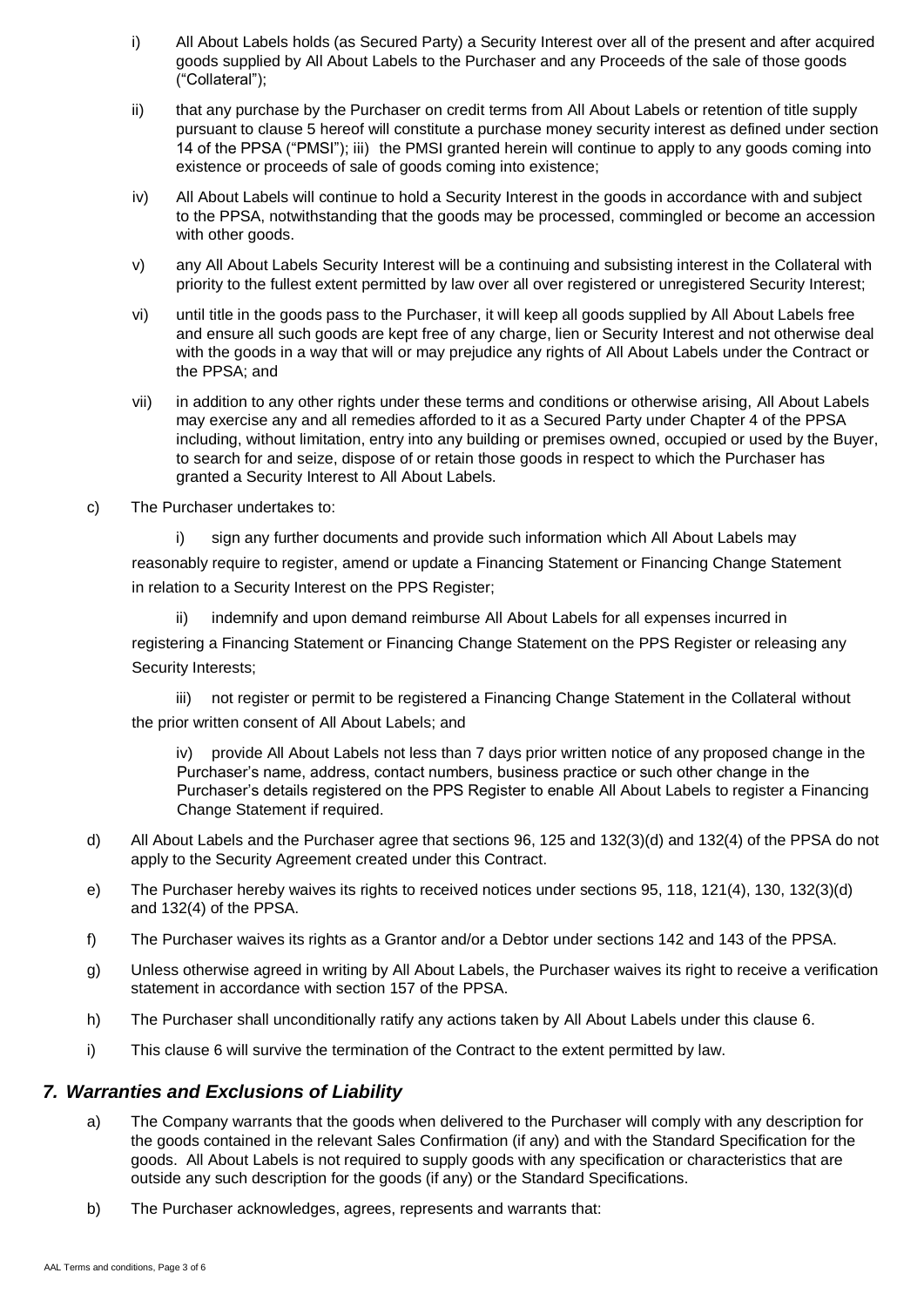- i) as the use of the goods is outside the control of All About Labels, the Purchaser is satisfied that the goods when supplied in accordance with clause 7a) will have the condition, characteristics, quality and attributes that will make them suitable or fit for any ordinary or special purpose required for those goods, even if that purpose is made known to All About Labels at any time;
- ii) the Purchaser has or will in a timely manner conduct all mandatory or prudent tests and apply all mandatory or prudent quality control checks and procedures to ensure the goods and any product that is produced from them will be without defect and suitable or fit for any purpose required for them; and
- iii) the Purchaser has not relied upon any statement, representation, warranty, guarantee, condition, advice, recommendation, information, assistance or service provided or given by All About Labels or anyone on its behalf in respect of the goods, other than those that are expressly contained in the Contract.
- c) The Purchaser releases and indemnifies All About Labels and its officers, employees, consultants and agents from and against all actions, claims, proceedings and demands (including those brought by third parties) which may be brought against it or them, whether on their own or jointly with the Purchaser and whether at common law, under tort (including negligence), in equity, pursuant to statute or otherwise, in respect of any loss, death, injury, illness, cost or damage arising out of any breach by the Purchaser of any warranty provided by it under paragraph b) of this clause.
- d) Except as expressly set out in the Contract and except for liability under any Prescribed Terms, to the full extent permitted by law:
	- i) all conditions, warranties, guarantees, terms and obligations expressed or implied by law or otherwise relating to the Contract or the performance of All About Labels's obligations under the Contract or to any goods or services supplied or to be supplied by All About Labels under the Contract are excluded, except for those conditions and warranties as to title in the goods; and
	- ii) without limiting the generality of the foregoing, All About Labels gives no condition, warranty or guarantee whatsoever as to the suitability, performance or fitness of the goods for their ordinary or any special use or purpose, and the description of the goods in any Contract or any other document shall not import any such condition, warranty or guarantee on the part of All About Labels.
- e) Notwithstanding anything to the contrary herein contained but subject to the provisions of any Prescribed Terms, All About Labels's liability in respect of any Claim arising in any way out of the Contract or its performance or from any failure to perform the Contract including (without limiting the generality of the foregoing) for breach of any condition, warranty or guarantee contained in the Contract or in any Prescribed Term implied into or applying to the Contract and whether that liability arises under contract, tort (including negligence), breach of statutory duty or otherwise, is limited as follows:
	- i) if any guarantee under the Act is applicable to any good or service supplied by All About Labels and All About Labels's liability is due to a failure to comply with the guarantee and such failure cannot be remedied or is a major failure as defined in the Act (each such failure hereafter referred to as a Relevant Failure), All About Labels's liability is as stated in the Act in respect of that Relevant Failure;
	- ii) if the liability is due to a failure to comply with any condition, warranty or guarantee in respect of any good or service supplied by All About Labels under the Contract and such failure is not a Relevant Failure, All About Labels's liability is limited as follows in respect of such failure:
		- (A) if the failure is in respect of goods, All About Labels's liability is limited to replacement of the goods or the supply of equivalent goods, the repair of the goods, payment of the cost of replacing the goods or of acquiring equivalent goods, or payment of the cost of having the goods repaired, as determined by All About Labels in its sole discretion; and
		- (B) if the failure is in respect of services, All About Labels's liability is limited to the supply of the services again or payment of the cost of having the services supplied again, as determined by All About Labels's in its sole discretion;
	- iii) in respect of all other liability (if any), All About Labels's liability is limited in the aggregate to the amount of \$10,000.
- f) To the extent permitted by law, All About Labels will have no liability to the Purchaser, however arising and under any cause of action or theory of liability, in respect of special, indirect or consequential damages, loss of profit (whether direct or indirect) or loss of business opportunity arising out of or in connection with the Contract or its performance.

# *8. Return of Goods*

a) Goods supplied to the Purchaser are not returnable except as provided in clause 7 above.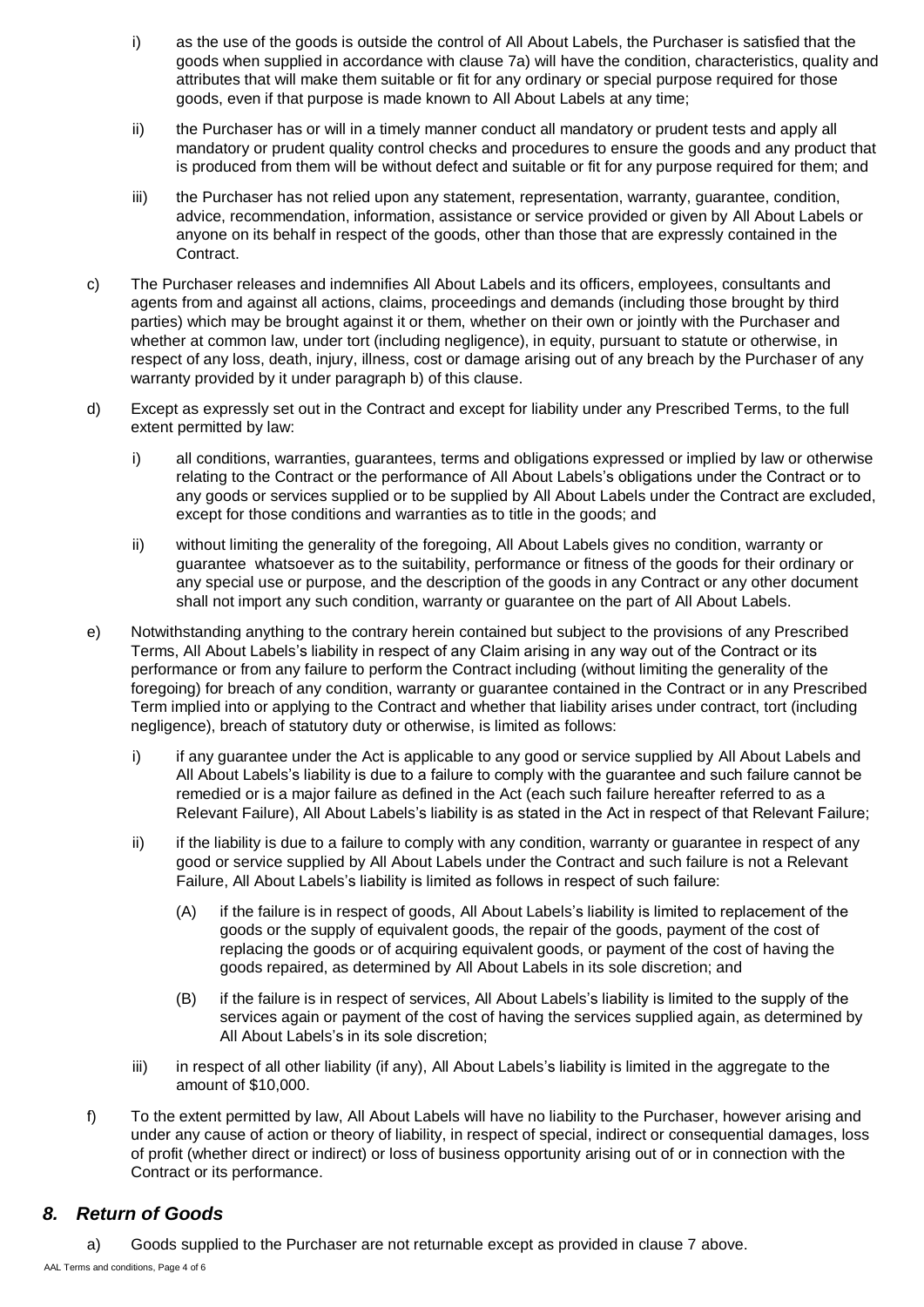b) If the goods are in accordance with clause 7a) and all Prescribed Terms and are otherwise in compliance with the provisions of the Contract, All About Labels may from time to time under exceptional circumstances choose to accept the return of the goods from the Purchaser. A cancellation fee will apply and the Purchaser will also reimburse All About Labels for all costs associated with the delivery and return of the goods.

#### *9. Indemnity*

The Purchaser shall keep All About Labels indemnified against all costs, claims, demands, expenses and liabilities of whatsoever nature, including, without prejudice to the generality of the foregoing, claims of death, personal injury, damage to property and consequential loss (including loss of profit) which may be made against the Purchaser or which the Purchaser may sustain, pay or incur as a result of or in connection with the manufacture, sale, export, import or use of the goods unless such costs, claim, demand, expense or liability shall be directly and solely attributable to any breach of contract or guarantee by, or negligence of, All About Labels or its duly authorised employee or agent.

#### *10. Licenses, Duties, etc.*

The payment of any taxes and the obtaining and maintenance in full force and effect of any necessary export or import licenses, authorisations or consent in respect of the goods is the sole responsibility of the Purchaser and All About Labels shall be under no liability whatsoever in respect of goods exported or imported without any necessary licenses, authorisations or consent.

#### *11. Health and Safety*

It is the Purchaser's responsibility to ensure that all applicable health and safety regulations are observed and other appropriate steps taken in relation to the storage, handling and the use of the goods and, where information is supplied to the Purchaser on potential hazards relating to the goods, to bring such information to the attention of its employees, agents, sub-contractors, visitors and customers. Without prejudice to the foregoing, it is also the Purchaser's responsibility to provide safe facilities for the reception of goods into storage.

### *12. Goods and Services Tax (GST)*

Goods and Services Tax (GST) will be charged on those products that attract GST at the applicable rate.

#### *13. Industrial Property Rights*

The Purchaser shall not alter, remove or in any way tamper with any of the trade or other marks or numbers of All About Labels attached to or placed upon the goods.

#### *14. Force Majeure*

All About Labels shall not be under any liability whatsoever for the consequences of any failure on its part to perform or delay in performing any obligation under the Contract when due, whilst and to the extent that such failure or delay is due directly or indirectly to any event of force majeure. Without limiting the generality of the foregoing, this includes any liability whatsoever for any delay in completion, delivery, despatch, shipment or arrival of the goods or in the tender of any documents or the like.

"**event of force majeure**" includes any acts of God, war, riots, strikes, lock outs, trade disputes, fires, break downs, mechanical failures, interruptions of transport, Government action or any other cause whatsoever, whether or not of a like nature to those specified above, outside the reasonable control of All About Labels.

If there is an event of force majeure, All About Labels will notify the Purchaser of the event and the likely impact on its performance under the Contract. If the event affect the capacity of All About Labels to complete its material obligations under the Contract in a timely manner, All About Labels may by notice to the Purchaser terminate the Contract without any liability whatsoever on its part arising from such termination.

#### *15. Notices*

Any notice to be given to the Purchaser shall be deemed to be given upon its being posted or sent by facsimile to the address or facsimile number of the Purchaser set out in the Contract or to the Purchaser's registered office or to the Purchaser's last known address.

#### *16. Assignment*

The Purchaser may not assign or transfer or purport to assign or transfer any of its rights or obligations under or in connection with the Contract to any other person or corporation whatsoever.